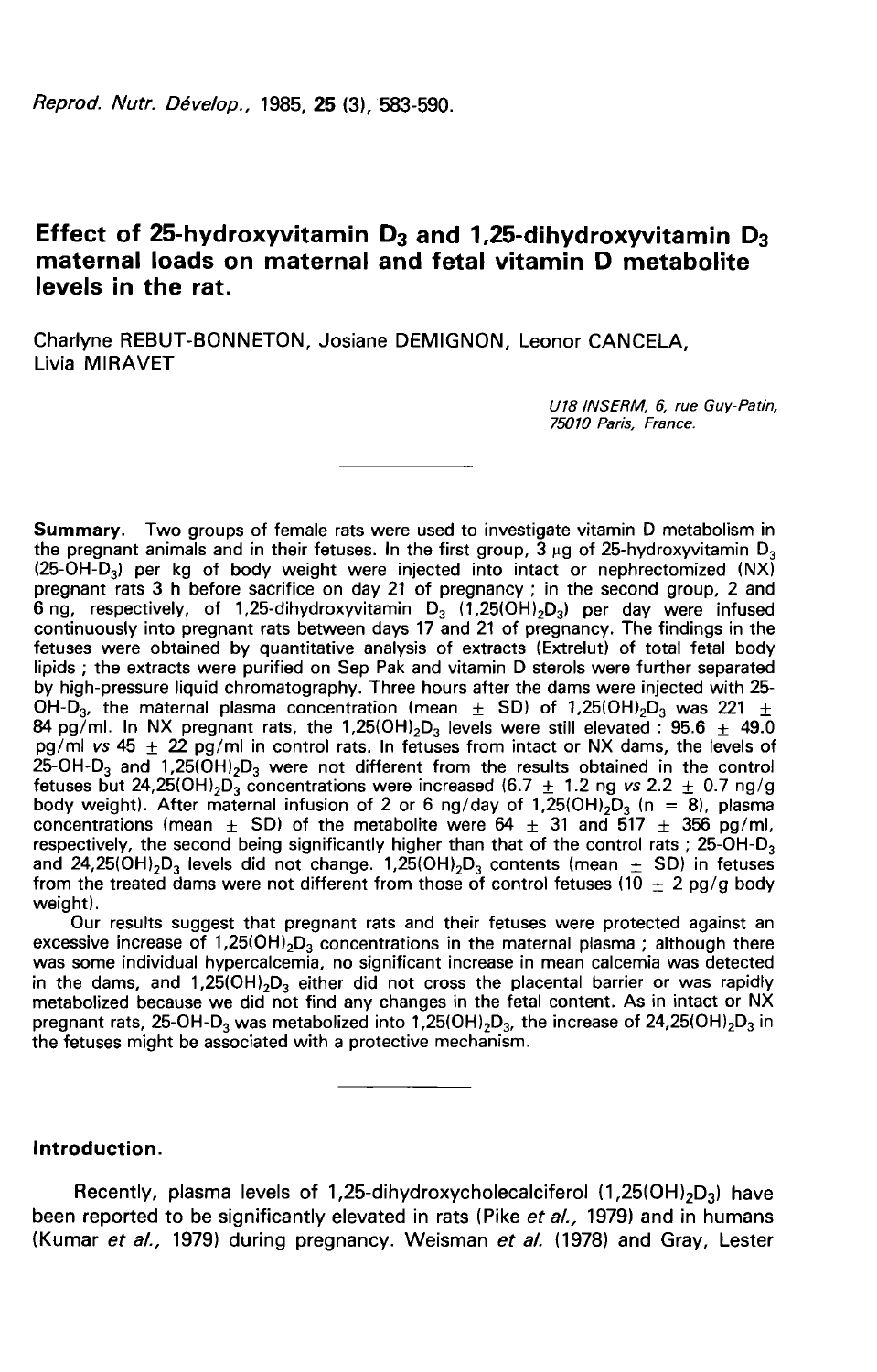and Lorenc (1979) working independently demonstrated that nephrectomy of pregnant, vitamin D-deficient rats reduced but did not abolish the in C. REBUT-BONNETON *et al.*<br>
and Lorenc (1979) working independently demonstrated that nephrectomy of<br>
pregnant, vitamin D-deficient rats reduced but did not abolish the *in*<br>
vivo conversion of (<sup>3</sup>H)-25-hydroxycholecalci concluded that the fetoplacental production in anephric animals. UT-BONNETON *et al.*<br>
bendently demonstrated that nephrectomy of<br>
ats reduced but did not abolish the *in*<br>
xycholecalciferol into  $({}^{3}H)$ -1,25(OH)<sub>2</sub>D<sub>3</sub>. They<br>
unit was the most likely site of 1,25(OH)<sub>2</sub>D<sub>3</sub><br>
ce in t Lorenc (1979) working independently demonstrated that nephrectomy of<br>nant, vitamin D-deficient rats reduced but did not abolish the *in*<br>conversion of (<sup>3</sup>H)-25-hydroxycholecalciferol into (<sup>3</sup>H)-1,25(OH)<sub>2</sub>D<sub>3</sub>. They<br>lud

amounts of the metabolite are reported in the fetus. In contrast, 24,25- Although 1,25(OH)<sub>2</sub>D<sub>3</sub> increases in the maternal circulation, only very small amounts of the metabolite are reported in the fetus. In contrast, 24,25-dihydroxycholecalciferol (24,25(OH)<sub>2</sub>D<sub>3</sub>) accumulates in the fetal particularly in the skeleton (Weisman et al., 1976 ; Noff and Edelstein, 1978). It was suggested that fetuses might have a mechanism protecting them against vitamin D intoxication and show a pattern of selectivity in the placental transport of cholecalciferol and its hydroxylated metabolites.

Little is known about the fetal metabolism of vitamin D derivatives. In order to determine the fetal metabolism of vitamin D administered to pregnant rats, we investigated the effects of acute administration of  $25$ -OH-D<sub>3</sub> to intact or vitamin D intoxication and show a pattern of selectivity in the placental transport<br>of cholecalciferol and its hydroxylated metabolites.<br>Little is known about the fetal metabolism of vitamin D derivatives. In order<br>to det Three major metabolites So might nive a mechanism protecting them against<br>show a pattern of selectivity in the placental transport<br>droxylated metabolites.<br>he fetal metabolism of vitamin D derivatives. In order<br>polism of vitamin D administered to  $\alpha$  1,25(OH)<sub>2</sub>D<sub>3</sub>.<br>
watives. In order<br>
regnant rats, we<br>  $\alpha$  to intact or<br>
of 1,25(OH)<sub>2</sub>D<sub>3</sub>.<br>
S-OH-D<sub>3</sub>) were measured in the whole fetal body along with other biological parameters (calcemia, phosphoremia and phosphatase activity in fetal plasma and bones) which might be affected by the above treatments.

# Material and methods.

### Animals and surgical procedure.

Two treatments were carried out on Wistar rats : (1) intact or recently nephrectomized pregnant rats were injected with 25-OH-D<sub>3</sub> (3 µg/kg body weight) or with the same volume of ethanol 3 h before sacrifice on day 21 of pregnancy. The controls were non-pregnant rats of the same age and treated according to the same protocol ; (2) female rats were chronically infused from day 17 of Two treatments were carried out on Wistar rats : (1) intact or recently<br>nephrectomized pregnant rats were injected with 25-OH-D<sub>3</sub> (3 µg/kg body weight)<br>or with the same volume of ethanol 3 h before sacrifice on day 21 of propylene glycol. An Alzet osmotic minipump was used for infusion. The shamoperated control rats received no pump.

The animals were fed a commercial vitamin D-replete diet containing 1.5 % of Ca and 0.9 % of P. All the rats were sacrificed on day 21 of pregnancy after the fetal and maternal blood was collected.

Vitamin D metabolites were measured in both the maternal plasma and the fetal extracts :

- Procedure for maternal plasma: two ml of plasma from each rat were thawed at room temperature, and trace amounts  $(2\ 000-3\ 000\ \text{cpm})$  of radiolabelled<br>25- $(3H)$ -hydroxyvitamin D<sub>3</sub>  $(25-OH-D<sub>3</sub>)$ , 24R,25  $(3H)$ -dihydroxyvitamin D<sub>3</sub> beginality with "1,2017/293 v2 and o ngr/lat/day, respectively) dissolved im<br>propylene glycol. An Alzet osmotic minipump was used for infusion. The sham-<br>operated control rats received no pump.<br>The animals were fed a comm operated control rats received no pump.<br>
The animals were fed a commercial vitamin D-replete diet containing 1.5 %<br>
of Ca and 0.9 % of P. All the rats were sacrificed on day 21 of pregnancy after<br>
the fetal and maternal b monitor procedural loss. Lipid-soluble vitamin D metabolites were extracted with 1 volume of ethanol : hexane : ether (1 : 2.5 : 2.5) in the presence of 1/5 (24,25(OH)<sub>2</sub>D<sub>3</sub>) and 1 $\alpha$ ,25 (<sup>3</sup>H)-dihydroxyvitamin D<sub>3</sub> (1 $\alpha$ ,25(OH)<sub>2</sub>D<sub>3</sub>) were actracted at monitor procedural loss. Lipid-soluble vitamin D metabolites were extracted 1 volume of ethanol : hexane : ether (1 : 2.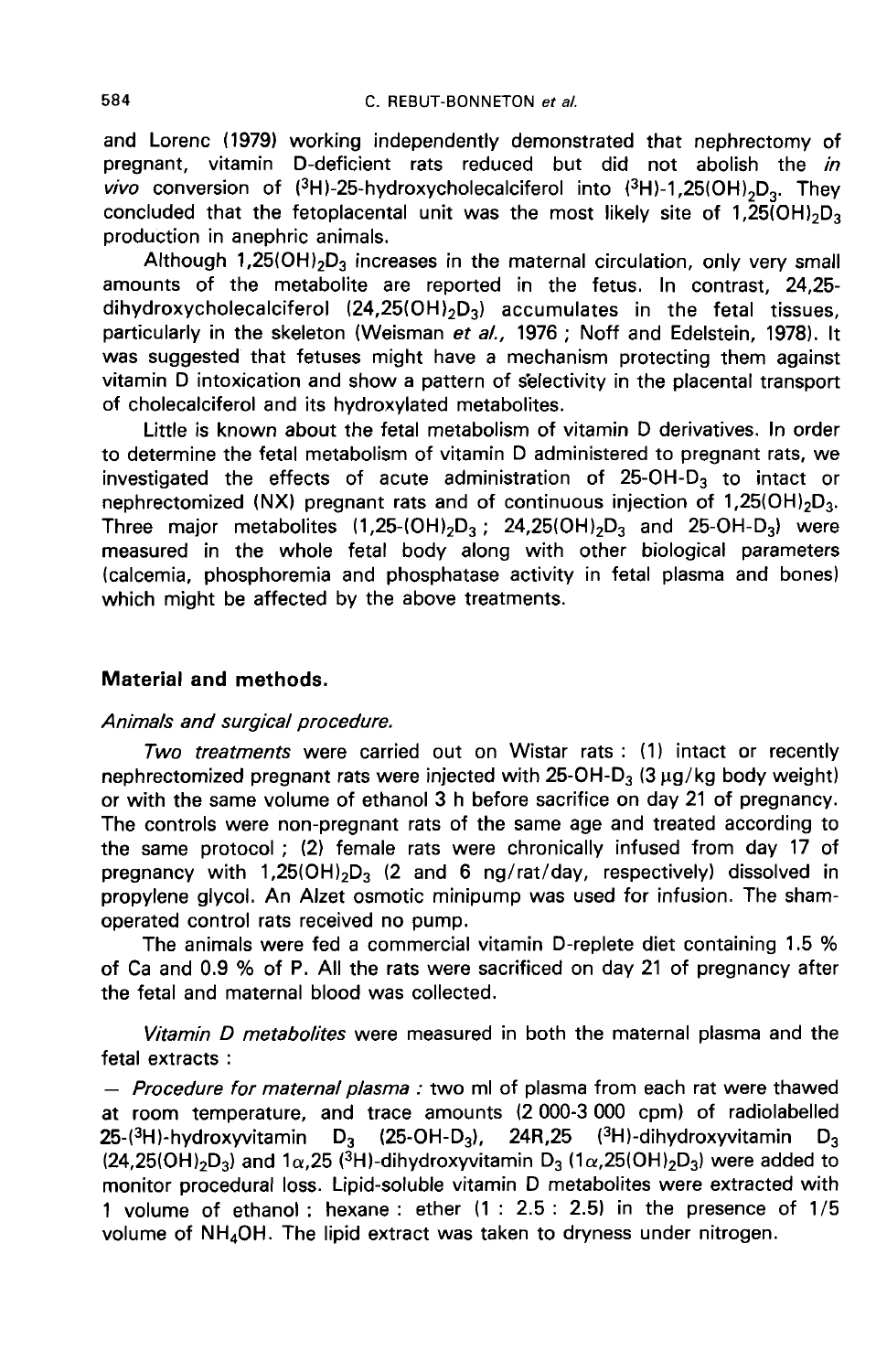- Procedure for the extraction of fetal metabolites : the fetuses were removed rapidly and the fetal blood was collected into an heparinized Pasteur pipette after section of the brachial vessels. One or two fetuses from each dam were rinsed with a saline solution to avoid contamination from maternal blood and then were chopped, homogenized and sonicated in 5 ml of Tris buffer, pH 7, at 0°C (KCI - *Procedure for the extraction of tetal metabolites :* the fetuses were removed rapidly and the fetal blood was collected into an heparinized Pasteur pipette after section of the brachial vessels. One or two fetuses from 0.3M, EDTA 0.0015M, dithiothreitol 0.0005M, Tris 0.1M). Radiolabelled . collected into an heparinized Pasteur pipette after<br>One or two fetuses from each dam were rinsed<br>ontamination from maternal blood and then were<br>icated in 5 ml of Tris buffer, pH 7, at 0°C (KCl<br>itol 0.0005M, Tris 0.1M). Rad completed to 16.8 ml by the addition of Tris buffer with 50  $g/1$  of bovine serum albumin, was deposited on a ready-to-use. Extrelut 20 column (Merck) for lipid extraction. The solvent system was : ether/hexane/ethanol (22.5 ml/22.5 ml/6 ml). The fraction containing vitamin D metabolites was then evapo extraction. The solvent system was : ether/hexane/ethanol (22.5 ml/22.5 ml/ 6 ml). The fraction containing vitamin D metabolites was then evaporated under reduced pressure. Extraction recovery (mean  $\pm$  SD) was 49  $\pm$  5 % and 84  $\pm$ and the samples were allowed to equilibrate for 45 min at 4°C. Each extract, completed to 16.8 ml by the addition of Tris buffer with 50 g/l of bovine serum albumin, was deposited on a ready-to-use. Extrelut 20 column (Me

of the plasma or of the whole fetus extraction were separated on Sep-Pak according to Adams *et al.* (1981). The fractions containing 24,25(OH)<sub>2</sub>D<sub>3</sub> and according to Adams et al. (1981). The fractions containing 24,25(OH) 2D3 and  $1.25$  (OH)  $_2D_3$  and  $1.25(OH)_2D_3$ , respectively.<br>  $-$  *Separation of the metabolites :* the vitamin D metabolites in the lipid fraction<br>
of 1a, 2510H)<sub>2</sub>D<sub>3</sub> and 1,2510H)<sub>2</sub>D<sub>3</sub>, respectively.<br>
4 % for 24,2510H)<sub>2</sub>D<sub>3</sub> and 1,2510H)<sub>2</sub>D<sub>3</sub>, respectively.<br>
4 % for 24,2510H)<sub>2</sub>D<sub>3</sub> and 1,2510H)<sub>2</sub>D<sub>3</sub>, respectively.<br>
4 % for 24,2510H)<sub>2</sub>D<sub>3</sub> and 1,2510H)<sub>2</sub>D<sub>3</sub>, (HPLC) using a  $\mu$ -porasil column in 10 % isopropanol in a heptane isocratic solvent system. Overall recovery of was 91  $\pm$  5, 63  $\pm$  14 and 85  $\pm$  10 %, respectively, for the maternal plasma and 25, isoperatory.<br>
26, vitamin D metabolites in the lipid fraction<br>
18 extraction were separated on Sep-Pak<br>
25 for the fractions containing 24,25(OH)<sub>2</sub>D<sub>3</sub> and<br>
25 by high-pressure liquid chromatography<br>
10 % isopropanol 59 and 24,25(OH)<sub>2</sub>D<sub>2</sub> were measured by a competitive protein binding assay using 25(OH)<sub>2</sub>D<sub>3</sub> were purified further by high-pressure liquid chromatography<br>
LC) using a  $\mu$ -porasil column in 10 % isopropanol in a heptane isocratic<br>
tent system. Overall recovery of 25-OH-D<sub>3</sub>, 24,25(OH)<sub>2</sub>D<sub>3</sub> and 1,2 raing to Adams *et al.* (1981). The fractions containing 24,25(OH)<sub>2</sub>D<sub>3</sub> and 5(OH)<sub>2</sub>D<sub>3</sub> were purified further by high-pressure liquid chromatography C) using a  $\mu$ -porasil column in 10 % isopropanol in a heptane isocr normal rat kidney cytosol as the receptor source ; standard sensitivity ranged<br>between 3.2 and 0.025 ng/assay tube. 1,25(OH)<sub>2</sub>D<sub>3</sub> was measured by a solvent system. Overall recovery of 25-OH-D<sub>3</sub>, 24,25(OH)<sub>2</sub>D<sub>3</sub> and 1,25(OH)<sub>2</sub>D<sub>3</sub> was 91  $\pm$  5, 63  $\pm$  14 and 85  $\pm$  10 %, respectively, for the maternal plasma and 59  $\pm$  11, 40  $\pm$  12 and 62  $\pm$  6 %, respective radioreceptor assay using normal chick intestinal cytosol as the receptor source (Shepard and Deluca, 1980) ; assay sensitivity ranged between 200 and 1.56 pg/assay tube. Non-specific binding was determined for each sample by adding an excess of the cold metabolite.

Biochemical determination. ― Plasma calcium and phosphate concentrations were measured by colorimetric methods (Chen et al., 1956). Alkaline phosphatase activity was determined according to Jouzier et al. (1968) in a bone extract obtained by homogenization and sonication in a 0.1 % solution of sucrose 0.25M and Triton X 100.

### Results.

**Results.**<br>25-*OH-D<sub>3</sub> Administration.* — Vitamin D metabolite concentrations in the maternal<br>plasma 3 h after 25-OH-D<sub>3</sub> administration (3 µg/kg body weight) in intact or NX **Results.**<br>25-*OH-D<sub>3</sub> Administration.* — Vitamin D metabolite concentrations in the maternal<br>plasma 3 h after 25-OH-D<sub>3</sub> administration (3 μg/kg body weight) in intact or NX<br>pregnant rats are shown in table 1. The result pregnant rats are shown in table 1. The results have been compared with those obtained in non-pregnant rats. The mean  $1,25(OH)_2D_3$  concentration (mean  $\pm$ **Results.**<br>
25-*OH-D<sub>3</sub> Administration.* — Vitamin D metabolite concentrations in the maternal<br>
plasma 3 h after 25-OH-D<sub>3</sub> administration (3 µg/kg body weight) in intact or NX<br>
pregnant rats are shown in table 1. The res pregnancy, the values of nephrectomized pregnant rats did not differ. After injection of 25-OH-D<sub>3</sub>, the plasma levels of 1,25(OH)<sub>2</sub>D<sub>3</sub> were 221  $\pm$  84 and plasma 3 h after 25-OH-D<sub>3</sub> administration (3 µg/kg body weight) in intact or NX<br>pregnant rats are shown in table 1. The results have been compared with those<br>obtained in non-pregnant rats. The mean 1,25(OH)<sub>2</sub>D<sub>3</sub> concen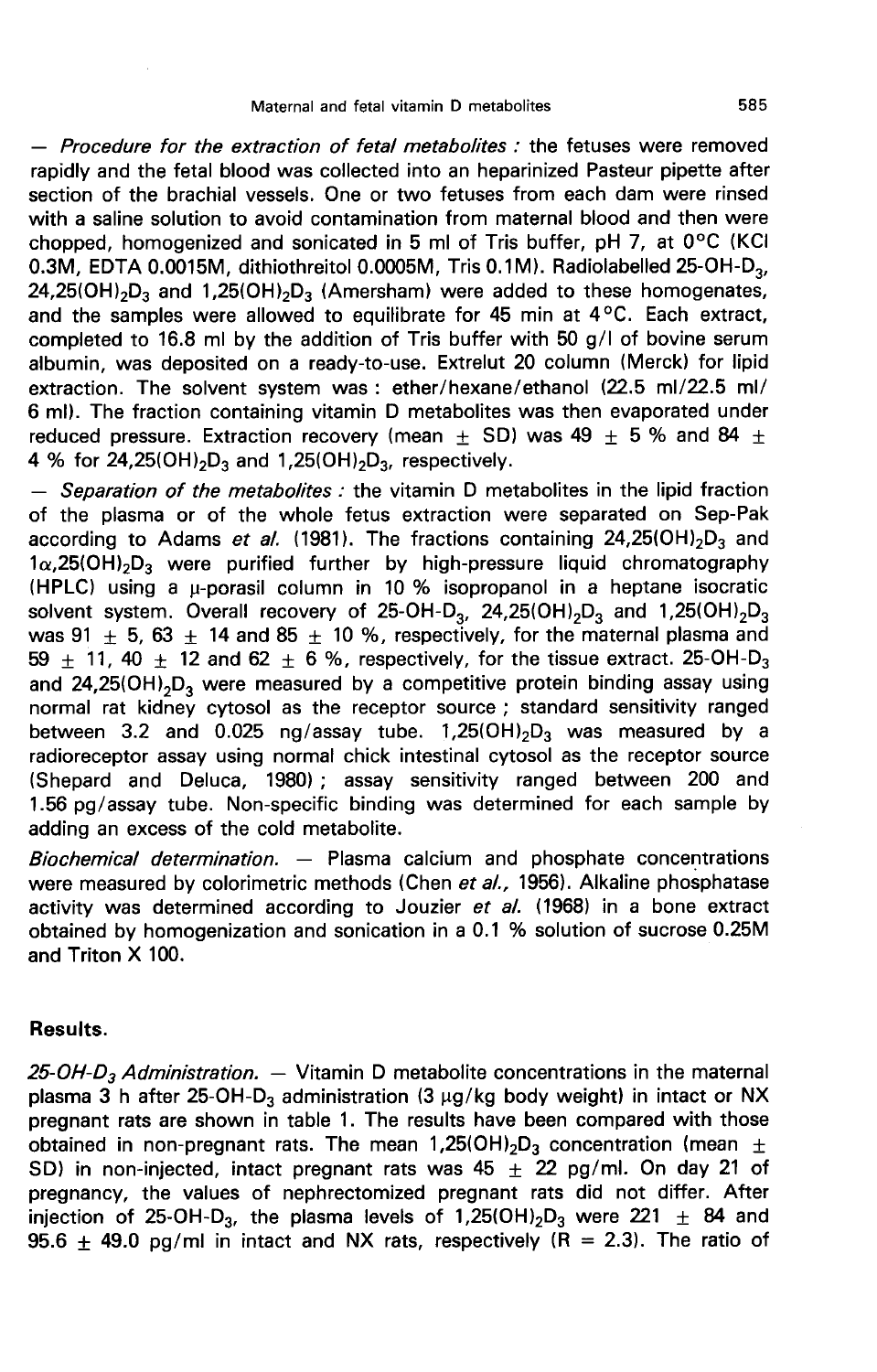#### TABLE 1

| Female status                                         | 25-OH-D<br>nq/ml               | 24,25(OH) <sub>2</sub> D<br>nq/ml | $1,25(OH)_{2}D$<br>pg/ml          | Cа<br>mg/l              |
|-------------------------------------------------------|--------------------------------|-----------------------------------|-----------------------------------|-------------------------|
| Pregnant (control)                                    | $6.05 + 1.16$<br>(6)           | $2.29 + 1.10$<br>(6)              | 45 $\pm$ 22<br>(7)                | 97.5 $\pm$ 4.5<br>(6)   |
| Pregnant and NX                                       | $+ 1.15c$<br>2.87<br>(6)       | 1.71<br>$+ 1.00$<br>(6)           | 46<br>$+ 6$<br>(5)                | $100.3 \pm 3.4$<br>(6)  |
| Pregnant<br>and $25$ -OH-D <sub>3</sub> injected      | $3.89 \pm 1.88^{\circ}$<br>(3) | $1.82 + 0.94$<br>(4)              | 221<br>$± 84$ <sup>c</sup><br>(4) | $99.1 \pm 2.9$<br>(8)   |
| Pregnant, 25-OH-D <sub>3</sub><br>injected and NX     | 4.60 $\pm$ 0.93<br>(5)         | 1.19 $\pm$ 0.34<br>(4)            | 96 $\pm$ 49b $\beta x$<br>(6)     | $105.1 \pm 5.8$<br>(10) |
| Non-pregnant<br>and 25-OH-D <sub>3</sub> injected     | $11.08 + 1.16$<br>(4)          | $3.74 + 0.69$<br>(4)              | $+36$<br>67<br>(4)                | $103.7 + 6.8$<br>(4)    |
| Non-pregnant, 25-OH-D <sub>3</sub><br>injected and NX | $9.08 \pm 2.39$<br>(4)         | $3.53 + 0.40$<br>(4)              | 13<br>$5^\alpha$<br>$\pm$<br>(4)  | $113.1 \pm 3.4$<br>(4)  |

Effect of 25-OH-D<sub>3</sub> administration in intact or NX rats (pregnant or not) on vitamin D metabolites and plasma calcium concentrations.

Results are mean  $\pm$  SD; the number in parenthesis is the number of experiments:

<sup>a</sup>:  $p < 0.05$  compared with control pregnant rats; <sup>b</sup>:  $p < 0.01$  compared with control pregnant rats; <sup>c</sup>:  $p < 0.001$  compared with control pregnant rats; <sup>β</sup>:  $p < 0.02$  NX compared with intact pregnant rats; <sup>x</sup>:  $p < 0$ 

compared with non-pregnant rats.<br>
(Student's t-test).<br>
plasma 1,25(OH)<sub>2</sub>D<sub>3</sub> concentrations between intact and non-pregnant rats was 5<br>
in similar conditions. The concentrations of 25-OH-D<sub>3</sub> were decreased after<br>
nephre (Student's t-test).<br>
plasma 1,25(OH)<sub>2</sub>D<sub>3</sub> concentrations between intact and non-pregnant rats was 5<br>
in similar conditions. The concentrations of 25-OH-D<sub>3</sub> were decreased after<br>
nephrectomy (2.87  $\pm$  1.15 *vs* 6.05  $\$ changes were noted in the 1,25(OH) $_2$ D $_3$  levels of whole fetus body after . 7.8  $\pm$  5.0 pg/g body weight ; n = 4) as compared with non-injected dams (8.7  $\pm$  5.0 pg/g body weight ; n = 8), but the level of 24,25(OH)<sub>2</sub>D<sub>3</sub> was plasma 1,25(OH)<sub>2</sub>D<sub>3</sub> concentrations between intact and non-pregnant rats was b<br>in similar conditions. The concentrations of 25-OH-D<sub>3</sub> were decreased after<br>nephrectomy (2.87  $\pm$  1.15 *vs* 6.05  $\pm$  1.6 ng/ml in the con non-injected dams (table 2). Neither calcemia nor phosphoremia in the dams and fetuses was affected by maternal injection or nephrectomy.

TABLE 2

Effect of 25-OH-D<sub>3</sub> injection in intact or NX pregnant rats on vitamin D metabolite concentrations in the whole fetal body and on plasma calcium and phosphorus concentrations 3 h after administration and surgery.

| Dam status          | 25-OH-D<br>ng/g                    | 24,25(OH) <sub>2</sub> D<br>ng/g | $1,25(OH)$ <sub>2</sub> D<br>pg/g | Ca<br>mq/l                                             | P<br>mg/l |
|---------------------|------------------------------------|----------------------------------|-----------------------------------|--------------------------------------------------------|-----------|
| Control             | $9.5 \pm 2.1$ 2.2 $\pm$ 0.7<br>(8) | (6)                              | (8)                               | $8.7 \pm 5.0$ 103.80 $\pm$ 9.0 92.3 $\pm$ 9.5<br>(19)  | (8)       |
| Injected and intact | $5.2 + 0.5^a$<br>(4)               | $6.8 + 2.4^{\circ}$<br>(4)       | (4)                               | $10.8 \pm 5.6$ 107.3 $\pm$ 9.6 103.6 + 13.3<br>(12)    | (11)      |
| Injected and NX     | $4.9 + 0.7$<br>(4)                 | $6.7 + 1.2$<br>(4)               | (4)                               | 7.8 $\pm$ 0.5 111.1 $\pm$ 11.5 100.5 $\pm$ 15.7<br>(9) | (8)       |

Student's t-test:  $a : p < 0.01$ ;  $b : p < 0.001$ , compared with control.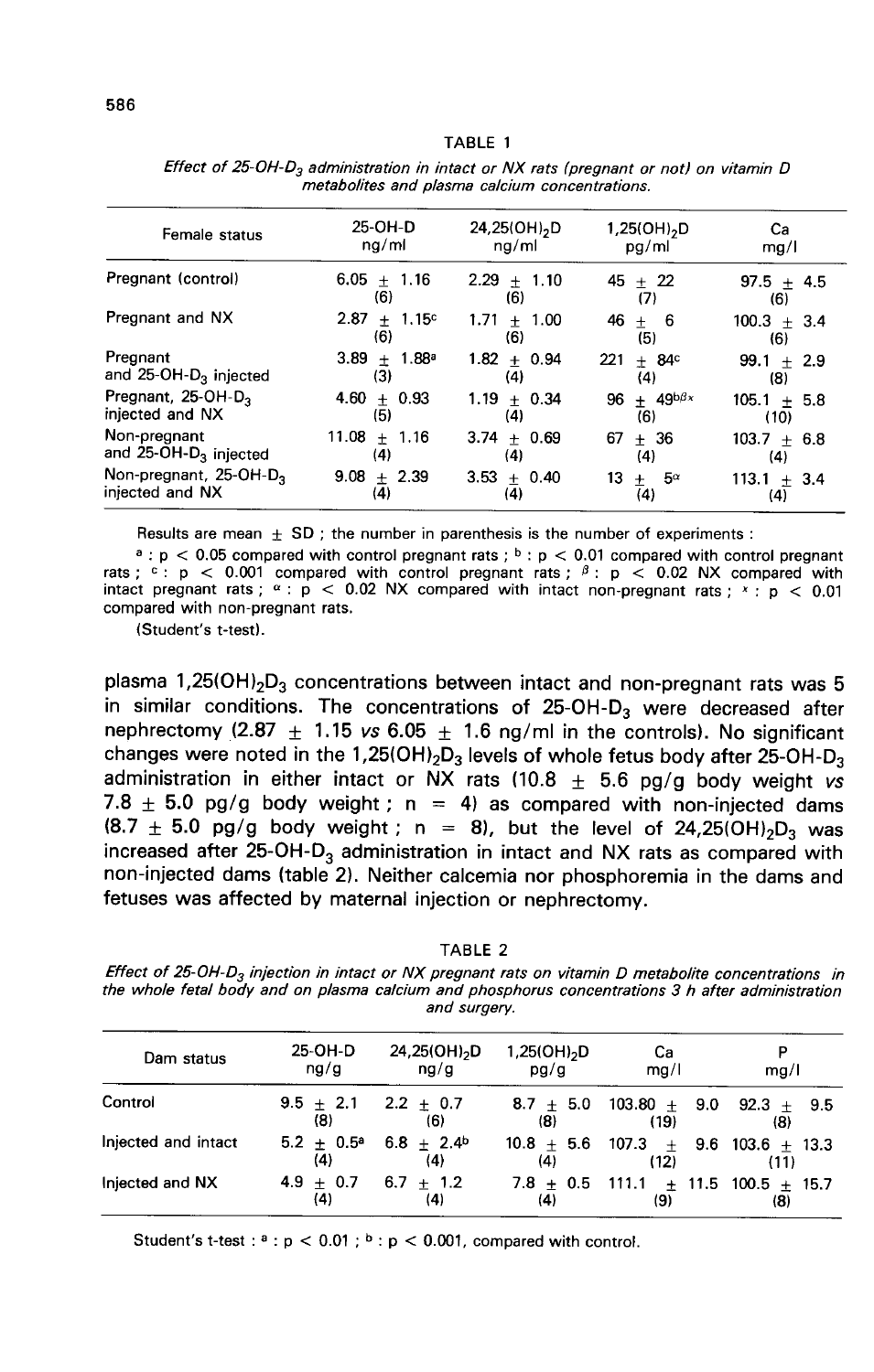Maternal and fetal vitamin D metabolites 587<br>Chronic administration of 1,25(OH)<sub>2</sub>D<sub>3</sub>. - Plasma concentrations of vitamin D<br>metabolites in pregnant rats after chronic administration of 1,25(OH)<sub>2</sub>D<sub>3</sub> are<br>shown in table Maternal and fetal vitamin D metabolites 587<br> *Chronic administration of 1,25(OH)<sub>2</sub>D<sub>3</sub>.* – Plasma concentrations of vitamin D<br>
metabolites in pregnant rats after chronic administration of 1,25(OH)<sub>2</sub>D<sub>3</sub> are<br>
shown in t Maternal and fetal vitamin D metabolites 587<br>
Chronic administration of 1,25(OH)<sub>2</sub>D<sub>3</sub>. — Plasma concentrations of vitamin D<br>
metabolites in pregnant rats after chronic administration of 1,25(OH)<sub>2</sub>D<sub>3</sub> are<br>
shown in tab the group given 2 ng/day (64  $\pm$  31 pg/ml) and the control group (45  $\pm$  22 pg/ml). The levels of 25-OH-D<sub>3</sub> or 24,25(OH)<sub>2</sub>D<sub>3</sub> did not change. The mean *Chronic administration of 1,25(OH)<sub>2</sub>D<sub>3</sub>. – Plasma concentrations of vitamin D<br>metabolites in pregnant rats after chronic administration of 1,25(OH)<sub>2</sub>D<sub>3</sub> are<br>shown in table 3. The plasma levels (mean*  $\pm$  *SD) of 1,25(* levels of calcemia were within the normal limits (103.60  $+$  8.50 mg/l) because of the wide range of individual values ; however, two rats were clearly hypercalcemic (114.2, 109.2 mg/l) with the higher dose.

Fetal plasma concentrations of calcium, phosphate and alkaline phosphatase activity are shown in table 4 along with acid and alkaline phosphatase activities in fetal bone extracts. There was no difference between fetuses from treated and non-treated dams, except for the alkaline phosphatase activity in bone

#### TABLE 3

Effect of chronic 1,25(OH)<sub>2</sub>D<sub>3</sub> administration (2 and 6 ng/day) in pregnant rats on vitamin D metabolites and maternal plasma calcium concentrations.

|                                       | 25-OH-D               | $24,25(OH)_{2}D$   | $1,25(0H)_{2}D$     | Ca                      |
|---------------------------------------|-----------------------|--------------------|---------------------|-------------------------|
|                                       | nq/ml                 | ng/ml              | pg/ml               | mq/l                    |
| Control                               | $6.05 + 1.16$         | $2.29 + 1.10$      | $45 + 22$           | $97.5 + 4.5$            |
| 1,25( $OH$ ) <sub>2</sub> D injection | (16)                  | (6)                | (7)                 | (6)                     |
| $2$ ng/d                              | $6.0 + 0.58$          | $3.00 \pm 0.24$    | $64 + 31$           | $93.0 + 1.2$            |
|                                       | (4)                   | (4)                | (4)                 | (5)                     |
| $6 \nmid d$                           | 6.3<br>$+ 1.8$<br>(6) | 2.8<br>$+1$<br>(6) | $517 + 356c$<br>(6) | $103.6 + 8.5$ NS<br>(4) |

Results are mean  $+$  SD.

 $c$  : p < 0.001 compared with control pregnant rats.

#### TABLE 4

Effect of chronic administration of 1,25(OH)<sub>2</sub>D<sub>3</sub> in pregnant rats from day 17 of pregnancy on biological parameters in fetuses at day 21 of gestation.

|                     | Calcemia<br>mg/l | Phosphatemia<br>mq/l |                                        | Phosphatases in bone  |                   |
|---------------------|------------------|----------------------|----------------------------------------|-----------------------|-------------------|
|                     |                  |                      | Alkaline phosphatase<br>in plasma UI/I | Alkaline<br>(UI/bone) | Acid<br>(UI/bone) |
| Control             | $103.8 + 9$      | $92.4 + 9.5$         | $245 \pm 68$                           | $3.71 + 0.44$         | $0.25 \pm 0.024$  |
| $1,25(OH)_{2}D_{3}$ | (18)             | (18)                 | (10)                                   | (8)                   | (8)               |
| $2$ ng/day          | $107.3 + 5.0$    | $104.6 + 7.3$        | $254 + 32$                             | $3.42 + 0.65$         | $0.20 + 0.04$     |
|                     | (7)              | (7)                  | (10)                                   | (7)                   | (7)               |
| $6 \nlog/day$       | $102.2 \pm 9.4$  | $92.2 + 13.0$        | $239.1 + 49$                           | 4.39 $\pm$ 0.83*      | $0.28 + 0.09$     |
|                     | (12)             | (12)                 | (12)                                   | (10)                  | (10)              |

Results are mean  $\pm$  SD.

 $p < 0.05$  in comparison with control rat.

Phosphatase activities in bone were measured in a femora extractum in a sucrose 0.25M triton  $\times$  100 0.1 % solution.

Reproduction, Nutrition, Développement nº 3-1985. - 8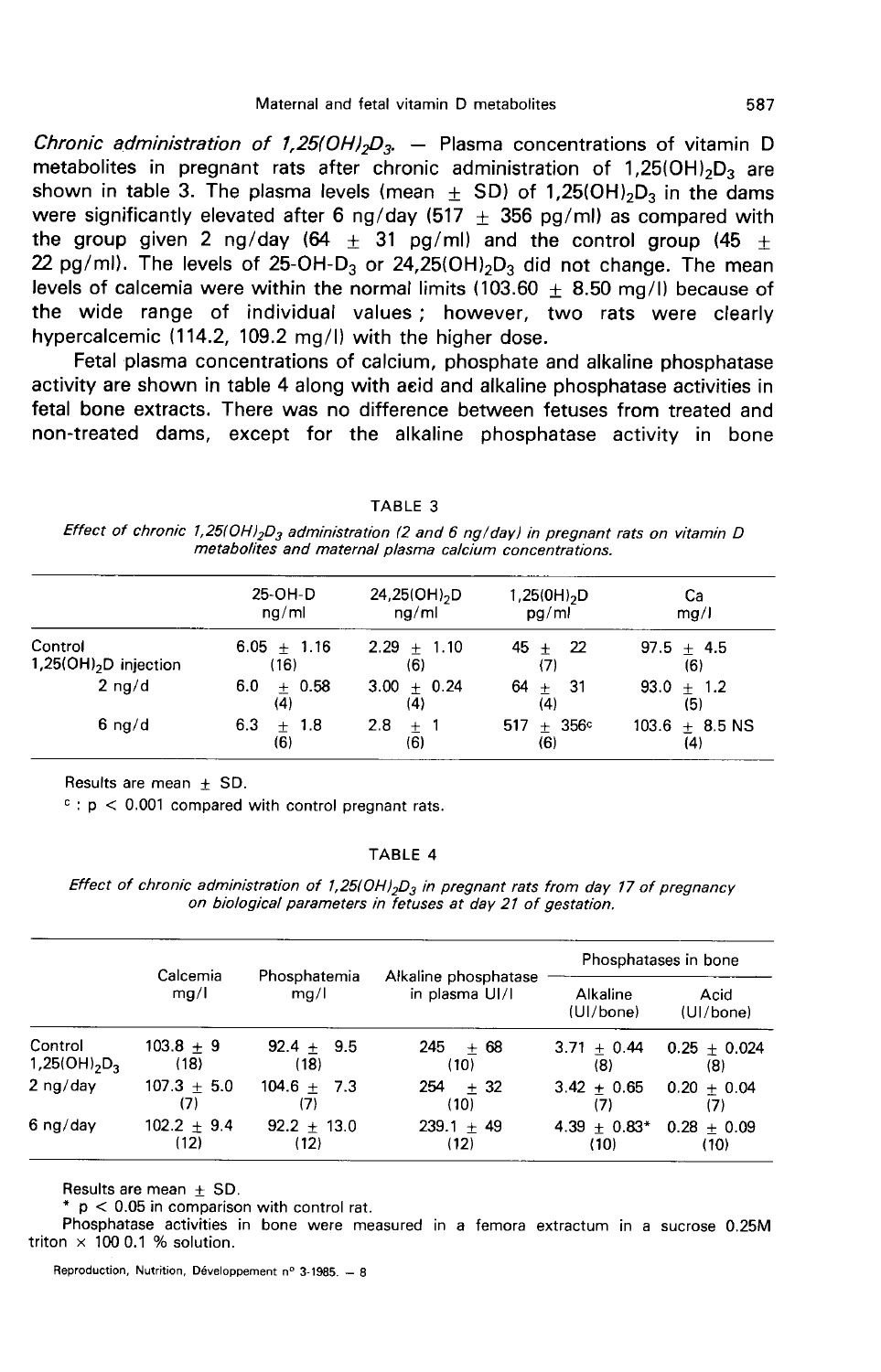homogenates which was significantly elevated after the dams were treated with 6 ng/day of  $1.25(OH)_{2}D_{2}$ . C. REBUT-BONNETON *et al.*<br>
ogenates which was significantly elevated after the dams were treated with<br>  $\frac{1}{2}$  /day of 1,25(OH)<sub>2</sub>D<sub>3</sub>.<br>
The concentrations of the vitamin D metabolite in whole fetuses were not<br>
the big E. REBUT-BONNETON *et al.*<br>
homogenates which was significantly elevated after the dams were treated with<br>
6 ng/day of 1,25(OH)<sub>2</sub>D<sub>3</sub>.<br>
The concentrations of the vitamin D metabolite in whole fetuses were not<br>
affected b

concentrations were 10.0  $+$  4.0 pg/g body weight in fetuses of treated dams vs  $8.7 + 5$  pg/g body weight in control fetuses.

# Discussion.

The results of this study show that  $1\alpha$ -hydroxylase activity in the kidney and/or the placenta is effective at the end of pregnancy. When an injection of 25- **Discussion.**<br>
The results of this study show that 1 $\alpha$ -hydroxylase activity in the kidney<br>
and/or the placenta is effective at the end of pregnancy. When an injection of 25-<br>
OH-D<sub>3</sub> was given just after nephrectomy, th by half in pregnant rats, whereas in non-pregnant animals they decreased 5-fold.<br>Plasma 1,25(OH)<sub>2</sub>D<sub>3</sub> in non-pregnant rats may be related to the fact that the The results of this study show that  $1\alpha$ -hydroxylase activity in the kidney<br>and/or the placenta is effective at the end of pregnancy. When an injection of 25-<br>OH-D<sub>3</sub> was given just after nephrectomy, the levels of 1,25( product was not entirely metabolized within 2 h after nephrectomy. These results are consistent with those reported by other investigators concerning the increased formation of  $1,25(OH)_2D_3$  during pregnancy, but the stimulatory factor was not OH-D<sub>3</sub> was given just after nephrectomy, the levels of 1,25(OH)<sub>2</sub>D<sub>3</sub> were reduced<br>by half in pregnant rats, whereas in non-pregnant animals they decreased 5-fold.<br>Plasma 1,25(OH)<sub>2</sub>D<sub>3</sub> in non-pregnant rats may be rela known. On the other hand, we confirm the existence of an extra-renal  $1\alpha$ hydroxylase which was demonstrated earlier in vivo (Gray et al., 1979, 1981 ; Weisman et al., 1978) in vitamin D-deficient pregnant rats and in vitro in the human decidua and placenta (Weisman *et al.,* 1979). Maternal nephrectomy known. On the other hand, we confirm the existence of an extra-renal 1 $\alpha$ -hydroxylase which was demonstrated earlier *in vivo* (Gray *et al.,* 1979, 1981 ; Weisman *et al.*, 1978) in vitamin D-deficient pregnant rats and derivatives, as previously demonstrated.<br>25-OH-D<sub>3</sub> concentrations were reduced in both the maternal plasma and the sman *et al.,* 1978) in vitamin D-deficient pregnant rats and *in vitro* in the an decidua and placenta (Weisman *et al.,* 1979). Maternal nephrectomy ced but did not abolish the conversion of 25-OH-D<sub>3</sub> to its dihydroxyl reduced but did not abolish the conversion of 25-OH-D<sub>3</sub> to its dihydroxylated<br>derivatives, as previously demonstrated.<br>25-OH-D<sub>3</sub> concentrations were reduced in both the maternal plasma and the<br>fetal body after 25-OH-D<sub>3</sub>

be preferentially 1 $\alpha$ -hydroxylated in pregnant rats by either the maternal kidney derivatives, as previously demonstrated.<br>
25-OH-D<sub>3</sub> concentrations were reduced in both the maternal plasma and the<br>
fetal body after 25-OH-D<sub>3</sub> was administered to the dams; the metabolite seemed to<br>
be preferentially 1 25-OH-D<sub>3</sub> concentrations were reduced in both the maternal plasma and the<br>fetal body after 25-OH-D<sub>3</sub> was administered to the dams; the metabolite seemed to<br>be preferentially  $1\alpha$ -hydroxylated in pregnant rats by either to intact vitamin D-repleted rats, their fetuses only contained 2 % of the dose already present. ma. Haddad *et al.* (1971) showed that 1 h after 25-OH-D<sub>3</sub> administration<br>tact vitamin D-repleted rats, their fetuses only contained 2 % of the dose<br>inistered in the form of <sup>3</sup>H-25-OH-D<sub>3</sub> but that more polar metabolite

was shown. Nevertheless, it could have been metabolized by the fetal kidneys or enter the fetal circulation since no increase in fetal body levels extra-renal tissues and we would not have been able to detect any changes in the fetal contents. Whether  $1,25(OH)_2D_3$  of placental origin directly affects the already present.<br>
In NX rats, 25-OH-D<sub>3</sub> was metabolized in the placenta and did not seem to<br>
enter the fetal circulation since no increase in fetal body levels of  $1,25(OH)_2D_3$ <br>
was shown. Nevertheless, it could have bee placental cells is unknown at present. was shown. Nevertheless, it could have been metabolized by the fetal kidneys on extra-renal tissues and we would not have been able to detect any changes in the fetal contents. Whether  $1,25(OH)_2D_3$  of placental origin di

Kubota et al. (1982) tried giving large amounts (650 nmol daily) of vitamin D either the dams or the fetuses, but both maternal and the fetal plasma levels of extra-renal tissues and we would not have been able to detect any changes in the<br>fetal contents. Whether 1,25(OH)<sub>2</sub>D<sub>3</sub> of placental origin directly affects the<br>placental cells is unknown at present.<br>Kubota *et al.* (198 placental cells is unknown at present.<br>
Kubota *et al.* (1982) tried giving large amounts (650 nmol daily) of vitamin D<br>
to pregnant rabbits : plasma concentrations of 1,25(OH)<sub>2</sub>D<sub>3</sub> were not affected in<br>
either the dams to pregnant rabbits : plasma concentrations of 1,25(OH)<sub>2</sub>D<sub>3</sub> were not affected in either the dams or the fetuses, but both maternal and the fetal plasma levels of 25-OH-D<sub>3</sub> and 24,25(OH)<sub>2</sub>D<sub>3</sub> were increased. Our resu 21 of pregnancy ; Kubota et al. demonstrated an inhibition of  $1\alpha$ -hydroxylase in rabbit kidneys after vitamin D treatment. On the other hand, we obtained an increase in 24,25(OH)<sub>2</sub>D<sub>3</sub> concentration in fetal bodies from intact or NX rats, either the dams or the fetuses, but both maternal and the fetal plasma levels of 25-OH-D<sub>3</sub> and 24,25(OH)<sub>2</sub>D<sub>3</sub> were increased. Our results differ from the above results of Kubota *et al.* (1982) since a preferential inc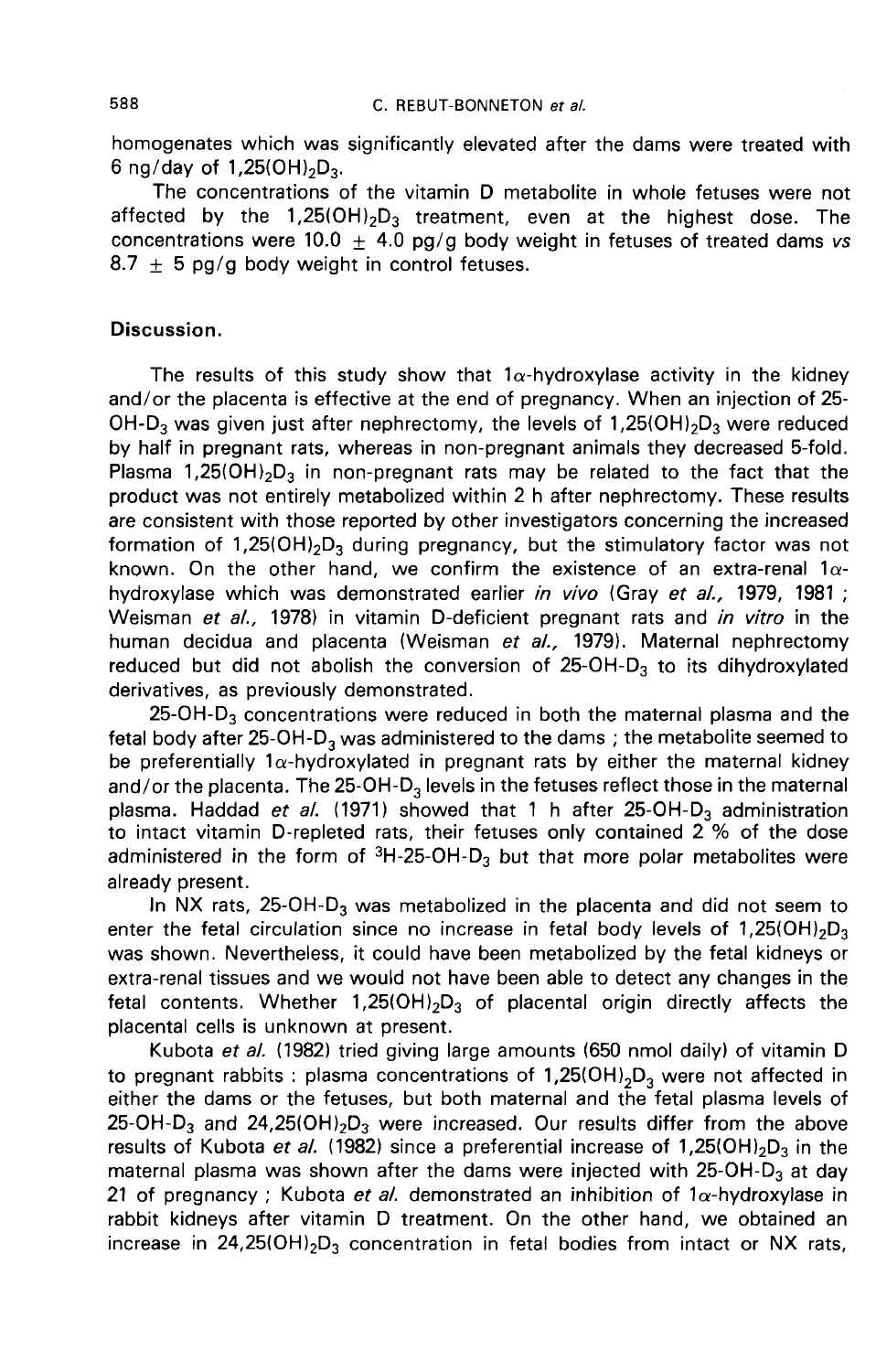indicating an active 24-hydroxylase either in the placenta or the fetal kidney; fetal<br>hypercalcemia enhanced the *in vivo* synthesis of 24,25(OH)<sub>2</sub>D<sub>3</sub> and perhaps that Maternal and fetal vitamin D metabolites and text in the fetal kidney; fetal<br>hypercalcemia enhanced the *in vivo* synthesis of 24,25(OH)<sub>2</sub>D<sub>3</sub> and perhaps that<br>of 1,24,25(OH)<sub>3</sub>D<sub>3</sub>, although fetal rabbit kidney *in vitro* Maternal and fetal vitamin D metabolites and fetal kidney; fetal<br>indicating an active 24-hydroxylase either in the placenta or the fetal kidney; fetal<br>hypercalcemia enhanced the *in vivo* synthesis of 24,25(OH)<sub>2</sub>D<sub>3</sub> and indicating an active 24-hydroxylase either in the placenta or the fe<br>hypercalcemia enhanced the *in vivo* synthesis of 24,25(OH)<sub>2</sub>D<sub>3</sub> a<br>of 1,24,25(OH)<sub>3</sub>D<sub>3</sub>, although fetal rabbit kidney *in vitro* preferen<br>25-OH-D<sub>3</sub> indicating an active 24-hydroxylase either in the placenta or the fetal kidney; fetal<br>hypercalcemia enhanced the *in vivo* synthesis of 24,25(OH)<sub>2</sub>D<sub>3</sub> and perhaps that<br>of 1,24,25(OH)<sub>3</sub>D<sub>3</sub>, although fetal rabbit kidney

The dams and fetuses in the present study seemed to be protected against excessive amounts of  $1.25(OH)_2D_3$  in the maternal plasma : even a concentration of  $517 + 356$  pg/ml did not lead to a significant increase in the mean levels of calcemia in the dams, but some rats were clearly hypercalcemic ; the only change found in the fetuses was an increase in bone alkaline phosphatase which might be correlated with an increase in osteoblast activity or number. These results could be compared to the report of Salle et al. (1981) concerning a woman suffering from idiopathic hypoparathyroidism who was treated with calcitriol during<br>pregnancy; her infant boy showed an increase in long bone and skull densities<br>which was interpreted as the result of excessive mineralization. It i pregnancy ; her infant boy showed an increase in long bone and skull densities which was interpreted as the result of excessive mineralization. It is possible that placental transfer occurred due to and enlarged hormone pool. In animal experiments, similar observations have been reported; the chroni placental transfer occurred due to and enlarged hormone pool. In animal experiments, similar observations have been reported ; the chronic administration<br>of 1,25(OH)<sub>2</sub>D<sub>3</sub> led to an increase of fetal bone resorption (Rebut-Bonneton *et al.*,<br>1983) which was supposed to be caused by the trans 1983) which was supposed to be caused by the transplacental passage of either 1,25(OH)<sub>2</sub>D<sub>3</sub> on alkaline phosphatase activity in fetal bone is controversial since it has been shown that  $1,25(OH)_2D_3$  administration in pregnant rats increases fetal bone resorption (Rebut-Bonneton et al., 1983) and the number of active resorptive cells (Rebut-Bonneton et al., 1984). An increase in acid phosphatase activity in fetal bone might have occurred. However, the direct effects on bone alkaline phosphatase activity are conflicting and suggest that vitamin  $D_3$  metabolites have dual stimulatory and inhibitory effects which may be related with the mode of administration (acute or continuous) or with the dose of vitamin  $D_3$  used.

> Reçu en octobre 1984. Accepte en février 1985.

## Résumé. Apport de 25 hydroxyvitamine  $D_3$  et 1,25 dihydroxyvitamine  $D_3$  chez la rate gestante : effets sur les taux des métabolites de la vitamine D chez la mère et le foetus.

Deux expériences ont été réalisées pour étudier le métabolisme de la vitamine D chez la<br>rate gestante (mère et fœtus). Une injection de 25-hydroxyvitamine D<sub>3</sub> (25-OH-D<sub>3</sub>-3 µg/kg) **Résumé.** Apport de 25 hydroxyvitamine D<sub>3</sub> et 1,25 dihydroxyvitamine D<sub>3</sub> chez la rate<br>gestante : effets sur les taux des métabolites de la vitamine D chez la mère et le fœtus.<br>Deux expériences ont été réalisées pour étu de poids) chez la rate gestante intacte ou néphrectomisée (NX) — et, une infusion chroni-<br>que de 1,25 dihydroxyvitamine D<sub>3</sub> (1,25(OH)<sub>2</sub>D<sub>3</sub>) (2 et 6 ng par jour) du 17<sup>e</sup> au 21<sup>e</sup> jour de **Résumé.** Apport de 25 hydroxyvitamine  $D_3$  et 1,25 dihydroxyvitamine  $D_3$  chez la rate<br>gestante : effets sur les taux des métabolites de la vitamine D chez la mère et le fœtus.<br>Deux expériences ont été réalisées pour é gestation. Les résultats chez le foetus ont été obtenus par dosages des métabolites de la vitamine D dans un extrait lipidique (extrelut) du corps entier du foetus ; l'extrait était purifié sur Sep Pak puis les métabolites étaient séparés par chromatographie liquide haute pres-<br>sion. Trois heures après injection du 25-OH-D<sub>3</sub> à la rate, la concentration plasmatique en de polds) chez la rate gestante intacte ou nephrectomisee ( $WX$ ) – et, une intusion chroni-<br>que de 1,25 dihydroxyvitamine D<sub>3</sub> (1,25(OHI<sub>2</sub>D<sub>3</sub>) (2 et 6 ng par jour) du 17<sup>e</sup> au 21<sup>e</sup> jour de<br>gestation. Les résultats chez que de 1,25 dinyaroxyvitalmine  $D_3$  (1,25(OH)<sub>2</sub>D<sub>3</sub>) (2 et 6 ng par jour) du 17<sup>e</sup> au 21<sup>e</sup> jour de<br>gestation. Les résultats chez le fœtus ont été obtenus par dosages des métabolites de la<br>vitamine D dans un extrait lip gestation. Les resultats criez le rœus ont ete obtenus par dosages des metabontes de la<br>vitamine D dans un extrait lipidique (extrelut) du corps entier du fœtus ; l'extrait était puri-<br>fié sur Sep Pak puis les métabolites fié sur Sep Pak puis les métabolites étaient séparés par chromatographie liquide haute pres-<br>sion. Trois heures après injection du 25-OH-D<sub>3</sub> à la rate, la concentration plasmatique en<br>1,25(OH)<sub>2</sub>D<sub>3</sub> de la mère était 221 témoins. UH<sub>2</sub>D<sub>3</sub> de la mere etait  $221 \pm 84$  pg/ml. Chez la rate prealablement nephrectomisee,<br>ux de 1,25(OH)<sub>2</sub>D<sub>3</sub> demeure élevé (95,6  $\pm$  49 pg/ml) en comparaison avec la rate<br>in (45  $\pm$  22 pg/ml). Les concentrations de 25témoin (45 ± 22 pg/ml). Les concentrations de 25-OH-D<sub>3</sub> et 1,25(OH)<sub>2</sub>D<sub>3</sub> chez le foetus<br>dont la mère a reçu le 25-OH-D<sub>3</sub> ne sont pas différentes de celles des foetus témoins mais,<br>le taux de 24,25(OH)<sub>2</sub>D<sub>3</sub> est augme